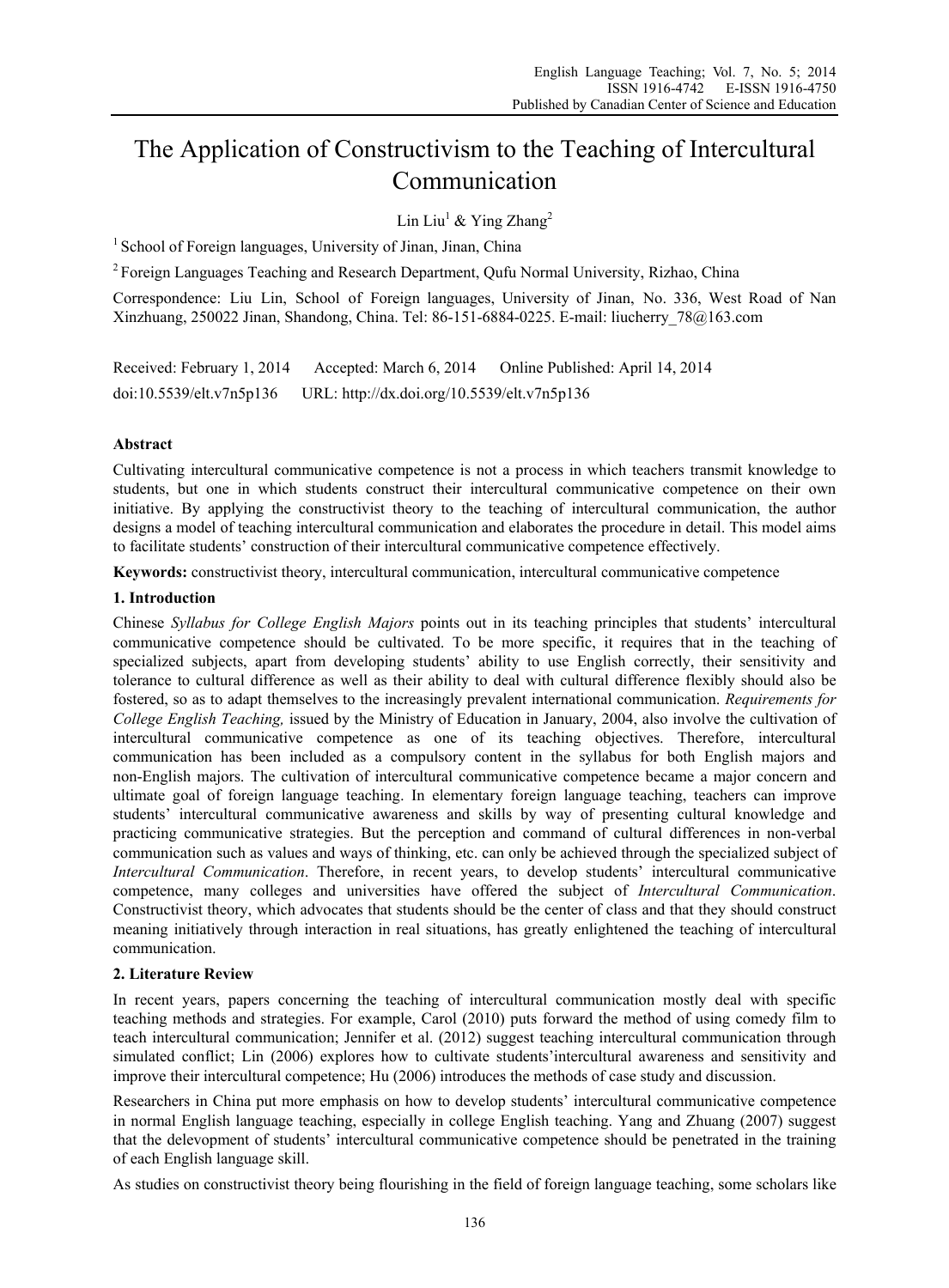Gan (2006), Zhang (2008) and Liu (2003) began to probe into its enlightenment on the teaching of intercultural communication. They stress the importance of context as well as students' initiative and collaborative learning. Theses papers merely give a theoretical account of teaching intercultural communication under the guidance of constructivist theory, without putting forward specific teaching methods. However, the detailed elaboration of a constructivist teaching model introduced in this paper makes it more operational to develop students' intercultural communicative competence.

### **3. Constructivist Theory**

Constructivism, a branch of cognitive psychology, originates from the views of several psychologists and their theories, including Piaget's Cognitive Development Theory (Piaget, 1966), Vygotsky's theory of ZPD (Vygotsky, 1978) and Bruner's concept of Discovery Learning (Bruner, 1983). It reveals people's cognitive learning process and has yielded systematic teaching theories and many teaching modes.

### *3.1 Constructivist Teaching Views*

Four important views on teaching are suggested by the constructivist theory. Firstly, students should occupy the cenral position in the classroom and take primary responsibility in the information-processing and meaning-constructing process, instead of being the passive receivers of external stimuli or inculcation. Learning is a process in which a student constructs meaning based on his/her own experiences and what he/she already knows (Wang, 2006, p. 6). Constructivism also believes that teachers' roles should be changed from the traditional knowledge transmitters into facilitators, organizers, guides and counselors, helping students construct and assimilate new information (Wang, 2012). Secondly, teaching should be carried out in real situations (Wu, 2006). Constructivism stresses that real situations and social communicative activities should be provided for students, so that they tend to be more motivated and effective in constructing knowledge and skills through problem-solving in relevant contexts. Thirdly, collaborative learning is of great importance (He, 1997). Constructivists believe that learners develop understanding in their own way, and different individuals perceive the same problem from different viewpoints. Therefore, cooperation among learners enhances abundant, profound and comprehensive understanding of knowledge. Communication between teachers and students as well as among students is advocated, which is helpful for students to solve problems. Fourthly, copious resources should be provided so that students can make use of a variety of information to achieve a comprehensive and incisive understanding of knowledge (Liu, 2003).

### *3.2 Constructivist Teaching Modes*

Based on the above-cited views of teaching, constructivists put forward various teaching approaches and modes, with the following four being the most influential. 1) *Random Access Instruction* means learners can have random access to the learning objects in different ways and forms so as to gain the understanding and interpretation of the question from different aspects. 2) *Scaffolding Instruction*: Scaffold, which is used in architecture, is used in constructivism to illustrate vividly a kind of teaching mode: a teacher or more competent peer helps the student in his or her ZPD, Zone of Proximal Development, i.e. the difference between what a learner can do without help and what he/she can do with help. With time the teacher/peer tapers off this aid as it becomes unnecessary. In this process, teachers guide the learners to master, construct and internalize the knowledge and skills, so that learners can pursue their cognitive activities at higher levels. 3) S*ituated or Anchored Instruction* uses typical, authentic facts and examples as *anchors*, leading learners to feel and experience in the real situation, to solve problems in real situation, so that learners can gain a deep perception of the objects' nature, law and their connection with other objects. This is also called problem-based instruction. 4) *Top-down Instruction*: Traditional Bottom-up Instruction is criticized by constructivists, who believe that it is the source of over-simplified teaching. They hold that Top-down Instruction is more effective for it firstly presents holistic tasks and provides tools for students to facilitate their understanding and solution of problems.

# **4. The Application of Constructivist Theory to the Teaching of Intercultural Communication**

The objective of teaching intercultural communication is to familiarize students with the basic theories in intercultural communication, let them realize the traditions, customs, people's thinking habits, cognitive patterns and cooperative attitude in the target culture, improve students' sensitivity and tolerance to cultural difference, enable them to deal with cultural difference flexibly, as well as help them construct awareness and competence of the target culture, so that they can communicate appropriately and effectively in intercultural circumstances (Jia, 1997). Therefore, intercultural communicative competence is a comprehensive and multi-dimensional concept. Besides the knowledge dimension, there are also the dimensions of thought, behavior and even the affect and personality (Liu, 2003). However, in the process of fostering intercultural communicative competence, there is a tendency that the knowledge dimension is usually unduly highlighted. Teachers tend to merely impart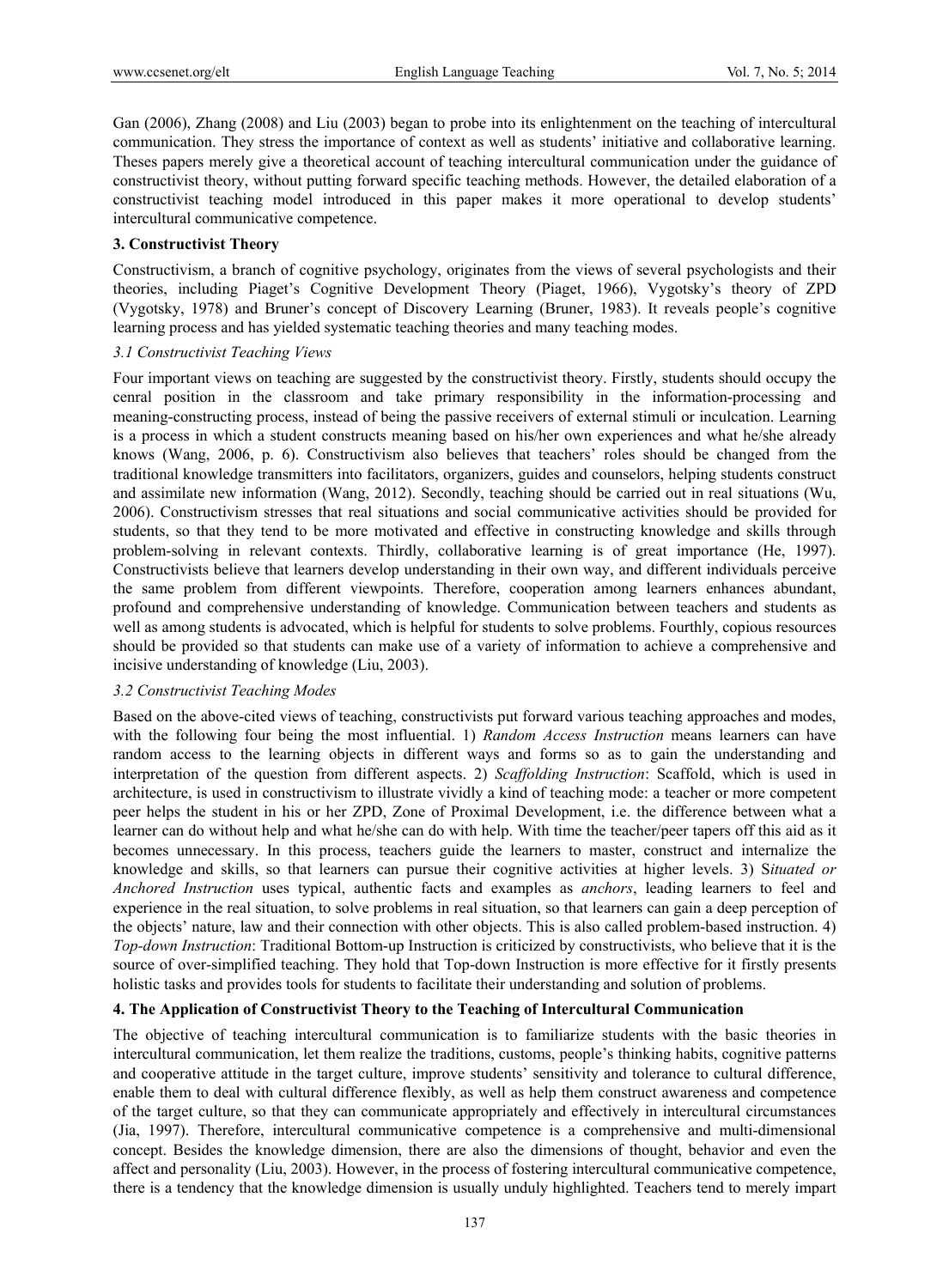knowledge about existing cultural facts, such as customs, etiquette, history, social institutions, or taboos. Consequently, leaners are still incapable of communicating successfully in real intercultural contexts, because those stereotyped and generalized cultural facts and behavioral patterns cannot ensure successful communication. Therefore, it is of significance for intercultural communicators to perceive and tackle reality—the ever-changing reality—rather than being merely informed and memorizing some static, highly-structured knowledge.

The four elements of constructivist theory, namely *situation, collaboration, communication* and *meaning construction*, have greatly enlightened the teaching of intercultural communication (Yang & Jia, 2011). Before students initiatively construct their cognitive schemata, teachers should firstly provide them with a *situation* in which students interact with teachers, peers and effective learning tools, *collaborate* and *communicate* with others, and finally accomplish their *meaning construction*—the qualitative or quantitative improvement in learners' cognitive structure as a result of teaching. Teaching is *meaningful* only when learners' cognitive schema has been improved. Otherwise, it is *meaningless.*

Therefore, teachers should not merely introduce cultural background or require students to memorize some idioms, allusions or fixed communication norms, nor should they impose their own understanding of the target culture onto students. What teachers should do is to create authentic intercultural situations and guide students to experience and perceive it, encourage them to carry out exploration and facilitate their meaning construction of the target culture, thus develop their intercultural communicative competence.

Constructivist theory believes that creating situations, especially authentic ones, is a prerequisite of meaning construction. In the teaching of intercultural communication, teachers can make full use of multi-media to present geographical features, natural sceneries, historical interests, traditions and customs. By vivid and concrete means such as pictures, photos, videos and cartoons, students can directly perceive the exotic atmosphere. Those abstract and comprehensive concepts such as world view, outlook, cultural orientation, cultural adaptation and cultural shock, time and space can be either presented with written language or reproduced with cartoons. Teachers should also create an intercultural atmosphere and invent authentic pragmatic contexts, so that students can directly perceive the communicative function of language, since meaningful communication always occurs in specific contexts.

Constructivist theory suggests that social interaction plays a key role in knowledge construction. Knowledge is not brought from teachers, but achieved in a particular social-cultural context, with others', including teachers' and peers', help, using necessary learning materials and by way of meaning construction. Therefore, interactional learning is a significant proposal by constructivist theory. In teaching intercultural communication, teachers can organize students to carry out collaborative learning in a simulated situation. Classroom activities such as role-playing through situation and goals, role-playing through debate and discussion, simulation activities and improvisation, enable students to personally experience the process of intercultural communication, even cultural embarrassment and shock. Such an interaction helps students to achieve concrete communicative skills in dynamic intercultural circumstances. Besides, classroom discussion can provide students with opportunities to express their opinions and attitudes towards target culture, make their own judgment and interpretation of cultural phenomena, and finally, construct intercultural communicative competence on their own initiative.

#### **5. A Model of Teaching Intercultural Communication under the Guidance of Constructivist Theory**

The model, which takes C*ultural Difference in Speech Act* as its topic to illustrate the application of constructivist theory to the teaching of intercultural communication, is composed of seven steps: disigning environment and putting questions, putting up scaffold, independent exploration, collaborative learning, achievement presentation, effect evaluation, knowledge application.

1) Designing environment and putting questions

This step contains two activities.

*Activity 1: Provide students with two pictures. Ask them to choose the best answer to the following questions according to the dialogue in each picture.* 

*Questions about the two pictures:* 

*1. What's the woman doing? \_\_\_\_ 2. What's the man doing? \_\_\_\_\_ \_\_\_* 

*A. Greeting B. Apologizing C. Giving advice D. Warning* 

*E. Complementing F. Inviting G. Complaining H. Promising I. Accepting invitation* 

*Dialogue in picture 1:*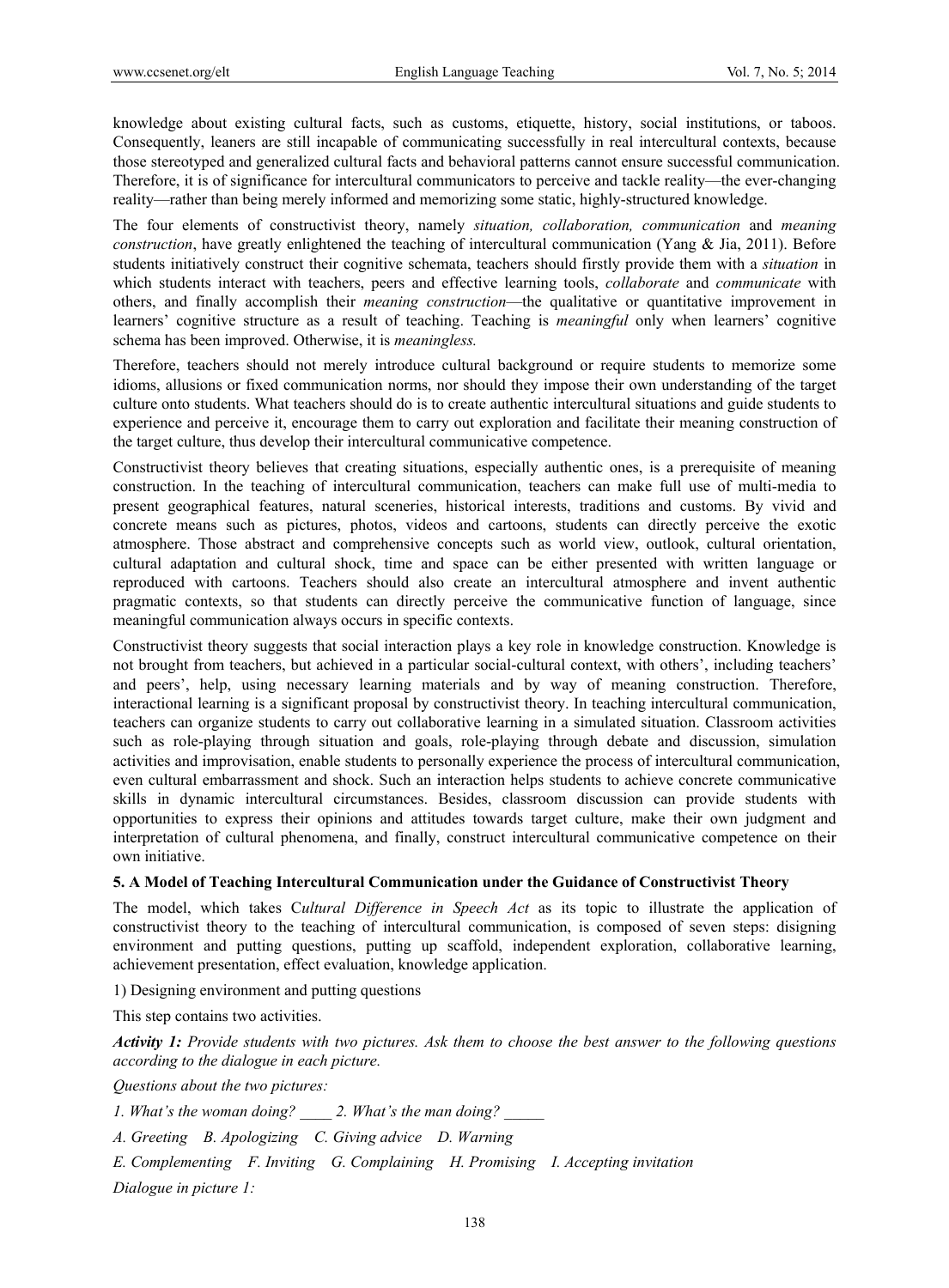*Woman: Would you like to join us to visit the museum?* 

*Man: That'll be a nice way of spending a rainy and cold day like this.* 

*Dialogue in picture 2:* 

*Woman: Yesterday? I'm terribly sorry. I thought it was today. But I'll play tennis with you tomorrow. I promise!* 

*Man: Promise! That's what you said last time!* 

The purpose of designing this activity is to arouse students' attention and interest in the topic. The vivid pictures serve to put students in an active communicative atmosphere.

*Activity 2: Play a video extract which shows how people in English-speaking countries greet each other. Ask students to watch the video and review how Chinese people usually greet each other. Then make a contrast and comparison in greeting between China and English-speaking countries.* 

Learners constructs meaning based on his/her own experience and what they already know (Wang, 2006). Based on this belief, teachers should firstly help students to activate their prior knowledge, i.e. how Chinese people usually greet each other. Then a question is presented to the students: *What are the similarities and differences in greeting between China and English-speaking countries?* Such an open question can best evoke students' desire to explore new knowledge and exercise their ability to analyze and synthesize.

2) Putting up scaffold: After activating students' prior knowledge, the teacher begins to introduce to the students new concepts—*speech act, explicit speech act, implicit speech act, felicity conditions—*and explain with examples. This is a process of offering conceptual framework. Then the teacher provides students with adequate examples of speech act. For example:

*a) A: Why don't we go out to dinner together?* 

*B: I'm sorry. But my children will be home this evening.* 

*b) Why don't you close the door?* 

*c) A; It's nice to meet you. My friend told me about you. Have you lived in Seattle long?* 

*B: No, only three months. How about you?* 

*……* 

Then the teacher asks students to classify the examples into several groups. With collective wisdom and efforts, students classify speech act into different groups, such as *invitation, apology, addressing, rejection* and *request*, etc. In this step, with teacher's scaffolding through explanation and questions, students can move to a higher level of understanding.

3) Independent exploration: Divide students into groups of four, with their different genders, characters, interests and abilities mixed together. Each group probes into one kind of speech act. The teacher shouldn't directly tell students what to do and how to do it, but help them to determine learning objectives and make a learning plan, so that each group member is to undertake a task different from others'. Take *cultural difference in apology* as an example: Student A goes to the library for some books to get theoretical support for their research; Student B searches the internet for articles in an academic journal written on *apology*; Student C looks for some video extracts as visual aids in their presentation; Student D goes to interview a foreigner to get his/her experience and view on cultural difference in *apology*. Through independent exploration, students'ability of obtaining, analyzing and applying information can be developed, the meaning of knowledge can be initiatively constructed.

4) Collaborative learning: Based on individual construction, group members gather their findings, discuss and negotiate meaning, and finally complete their research report. In this process, students think actively, participate in discussion and explain their own views. Through such an interaction with peers, learning contents and social environment, students can widen and deepen their construction of meaning and extend their skills and knowledge to the fullest potential.

5) Achievements presentation: Each group presents their research findings in class. All the group members are involved in the presentation and cooperate to reply to the queries and argument from the teacher and other groups. Through argument and communication among the whole class, students' knowledge scale is broadened. They have an overall comprehension of the cultural difference in different types of speech act, thus achieve a complete construction of knowledge. In addition, by replying to queries and argument, the presenters transform from passive receivers of knowledge into active constructors and presenters of meaning.

The above three steps are based on Vygotsky's belief that learning is a social experience which goes through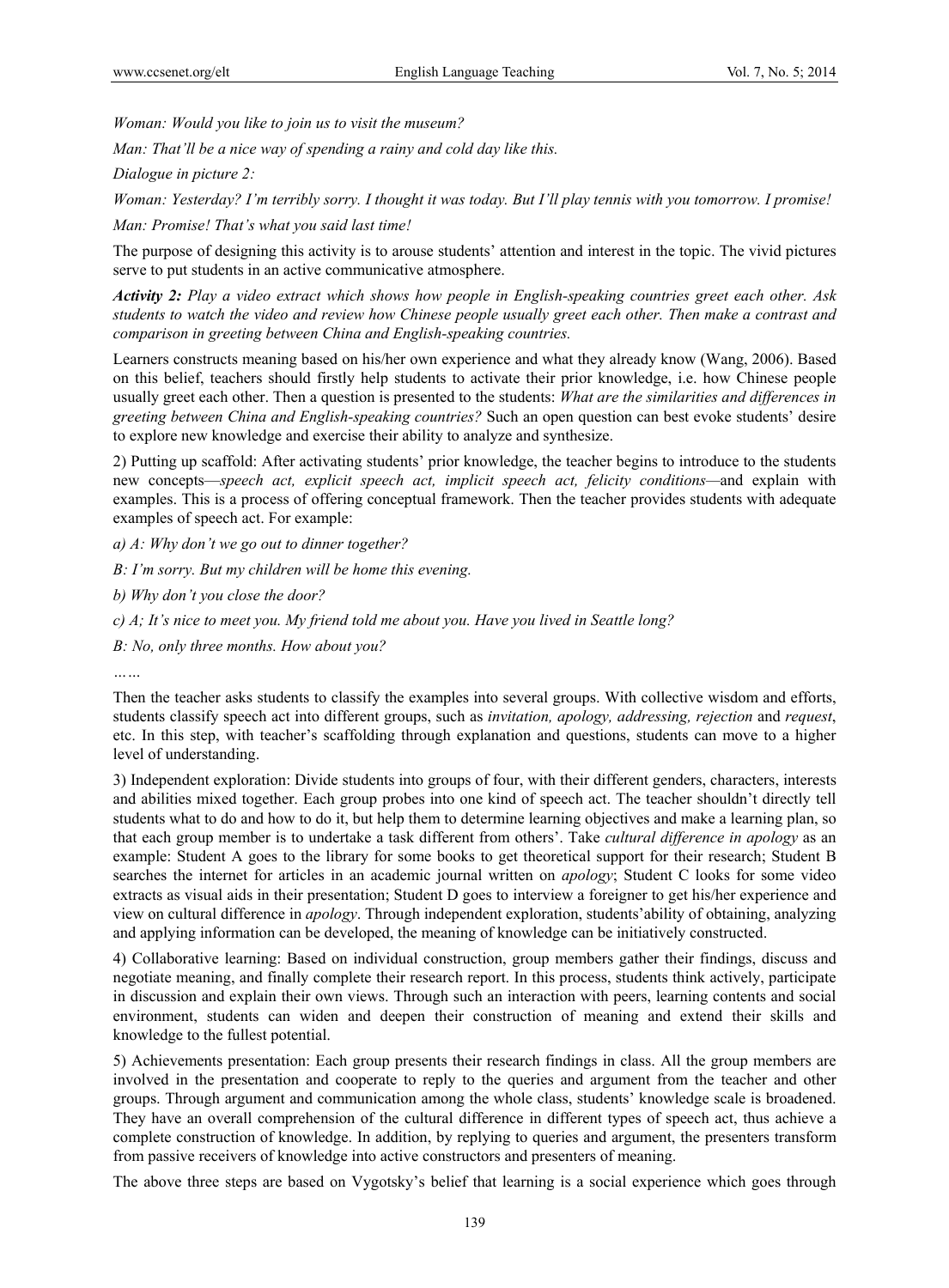three stages. Firstly, each individual thinks independently and gets his/her own understanding of the question at hand. Secondly, individuals construct meaning through interaction, communication and collaboration with others and get the common meaning. Thirdly, by way of recalling common meaning in a larger learning community, they finally accomplish the construction of new meaning which is shared within the community. The three stages compose the process of social construction, in which students' communicative competence can be improved and their potential can be fully displayed (Vygotsky, 1986).

6) Effect evaluation: Presentation is followed by evaluation, which can take the forms of self-evaluation, peer-evaluation, other groups' evaluation and teacher's evaluation. The objects of evaluation include forms of learning, learning effect and learners' abilities in every aspect. Reflecting and summarizing their own learning process helps to foster inventive, creative, critical learners.This is based on Ausubel's belief that learning is not only a process of learner's identifying, processing and understanding materials, but also a cognitive process of self-observation, evaluation and adaptation (Ausubel, 1968). Teachers should consciously enhance the cultivation of students' cognitive ability, direct them to constantly recognize their own abilities, characters and interests, make learning plans and choose learning strategies, help them to inspect and analyze their own learning process, so as to improve the ability of self-control, self-management and self-correction. Self-reflection can broaden students' mentality and deepen their understanding.

7) Knowledge application: Finally it is the teacher who makes a summary, highlights the important knowledge and skills, and assigns the written homework: *Suppose your foreign teacher is smoking in the corridor, and you want to make a suggestion for him to give it up. How many different ways are there to express this intention? Write down as many ways as you can think of.* The objective of the assignment is to enable students to use what have been learnt in real life flexibly.

### **6. Conclusion**

This paper introduces a detailed model for teaching intercultural communication, with constructivist theory as its theoretical framework. By involving students in autonomous learning, initiative discovery of cultural differences and personal experience of intercultural circumstances, this model can effectively help students to form proper judgment and interpretation of target cultural phenomena and accomplish their construction of intercultural knowledge and competence.

Constructivism has launched a profound reform in the field of language teaching. Under the guidance of constructivist theory, teachers must abandon the archaic teaching conception, transforming from the traditional teaching mode in which teachers instilling knowledge into students' heads, to the new teaching mode in which students construct meaning initiatively. Teachers' roles change from authority and knowledge transmitter into the organizer of activities and facilitator of meaning construction.

Constructivist approach to the teaching of intercultural communication sets an even higher demand on teachers in the following aspects: 1) Create authentic situations to evoke student's motivation and raise their interest in learning. 2) Raise proper questions to activate students' schemata and enhance their critical thinking. 3) Design various activities to involve students in autonomous learning and collaborative learning. 4) Summarize and highlight important knowledge and skills to raise students' construction to a higher level. 5) Design interesting tasks to help students apply what they have learnt to real practice. In a word, teachers' quality is the key to effective implementation of the constructivist approach.

## **References**

Ausubel, D. P. (1968). *Educational Psychology: A Cognitive View*. New York: Holt, Rinehart & Winston.

- Briam, C. (2010). Outsourced: Using a comedy film to teach intercultural communication. *Busuness Communication Quarterly*, *73*, 383-398.
- Brown, H. D. (2000). *Principles of Language Learning and Teaching*. Longman, Inc.
- Bruner, J. S. (1983). *Child's Talk: Learning to Use Language*. New York: Norton.
- Gan, C. (2006). On developing ICC in view of constructivism. *Research in Foreign Language and Literature*, *1*, 49-52.
- George, W. G., & Colley, M. (2001). *Designing for Learning: Six Elements in Constructivist Classrooms*. California: Corwin Press, INC.
- He, K. (1997). Constructivism—Theoretical foundation for the change of traditional teaching mode. *E-education Research*, *4*. Retrieved from http://liuxiangjun163a163.blog.163.com/blog/static/420305082010235910844/